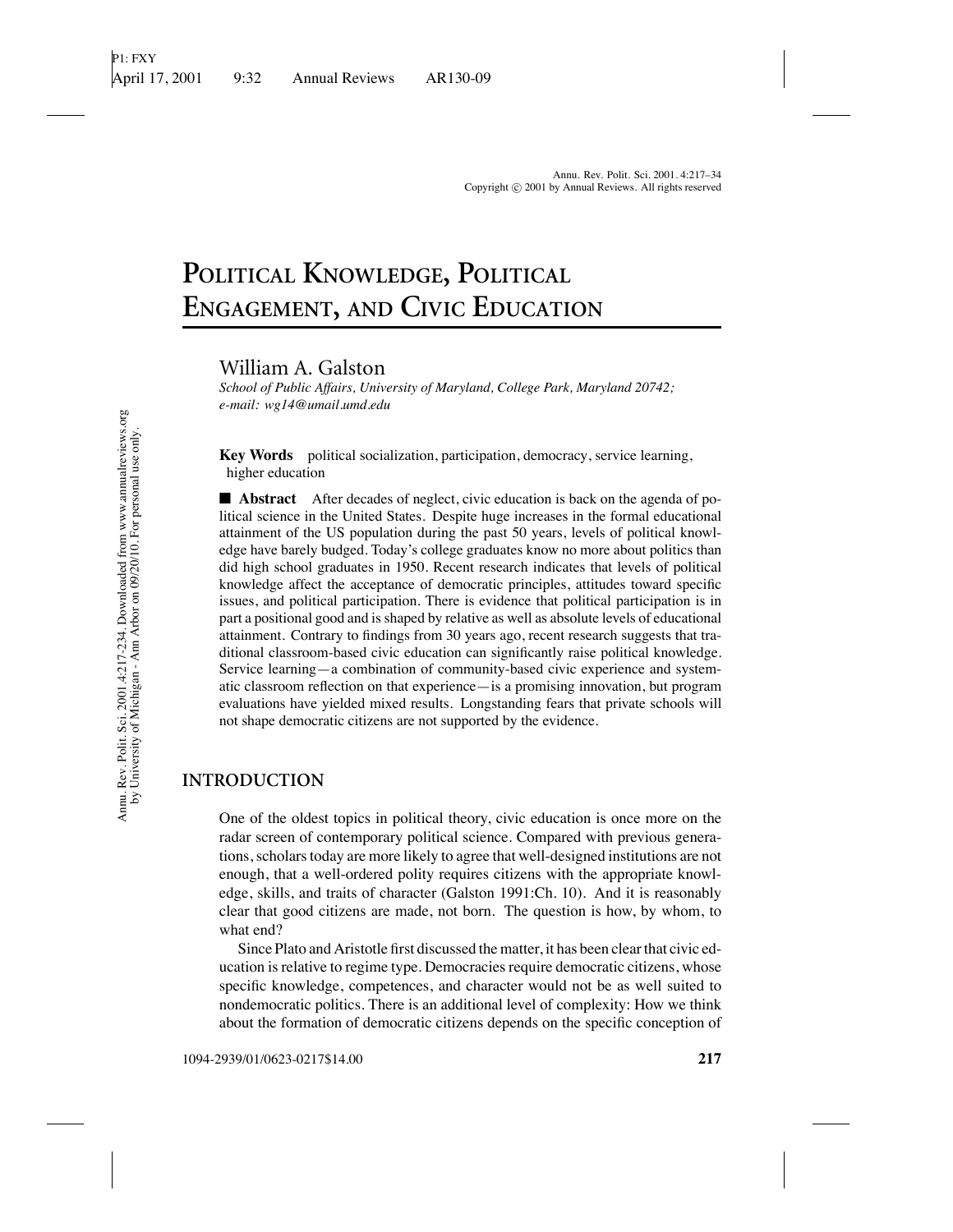democracy we embrace (see March & Olsen 2000:148), and this is a matter of considerable debate. What balance is to be struck between representation and direct participation; between self-interest and public spirit; between rights and responsibilities; between liberty and equality; between reasoned deliberation and passionate mobilization; between secular and faith-based foundations of civic discourse and action; between unity and diversity; between civic loyalty and civic dissent? In turn, these theoretical debates have implications for the content and conduct of democratic civic education—the relationship to be established between classroom instruction and community-based experience, for example. Practitioners guided by Barber's conception of "strong democracy" will measure the performance of civic education along dimensions that include, but go beyond, the skills required of average citizens in representative systems (Barber et al n.d.).

Despite these differences, the contours of a rough-and-ready overlapping consensus are now coming into view. This consensus typically replaces either/or choices with both/and propositions. The skills needed to judge the deeds of representatives and to initiate action oneself are both important; civil discourse need not lack passion; the emphasis on the ability to make reasoned public judgment does not give secular reason pride of place over faith; classroom study and community practice both play a role in forming citizens; and so forth. The burgeoning "servicelearning" movement discussed below is one indication of this emerging synthesis.

Another key question raises both normative and empirical issues. What degree of civic and political knowledge is required to be a competent democratic citizen? The traditional normative view was that knowledge requirements are high for democratic citizens. The discovery earlier in this century that most Americans have a low level of public knowledge created shock waves among social scientists and sparked a range of revisionist responses. Some argued for elite or expertcentered conceptions of democratic governance; others claimed that even if individual citizens have not mastered the details of public policies and institutions, citizens in the aggregate display well-grounded and stable judgments; still others offered accounts in which citizens with low levels of information are able to use shortcuts, heuristic devices, and cues to make reasonable judgments. More recently, these responses have themselves evoked sharp criticism (e.g. Hoffman 1998, Somin 1998), and many of the revisionists have responded by clarifying their views. Shapiro (1998:524–25), one of the chief proponents of the aggregate rationality thesis states explicitly that the stability of public opinion over time is no guarantee of the quality of those attitudes. Popkin & Dimock (1999), architects of the low-information rationality thesis, show that citizens with low levels of information cannot follow public discussion of issues, are less accepting of the give and take of democratic policy debates, make judgments on the basis of character rather than issues, and are significantly less inclined to participate in politics at all.

Here again, there are signs of an emerging consensus. Competent democratic citizens need not be policy experts, but there is a level of basic knowledge below which the ability to make a full range of reasoned civic judgments is impaired. Moreover, a broad-based discussion during the 1990s has yielded substantial agreement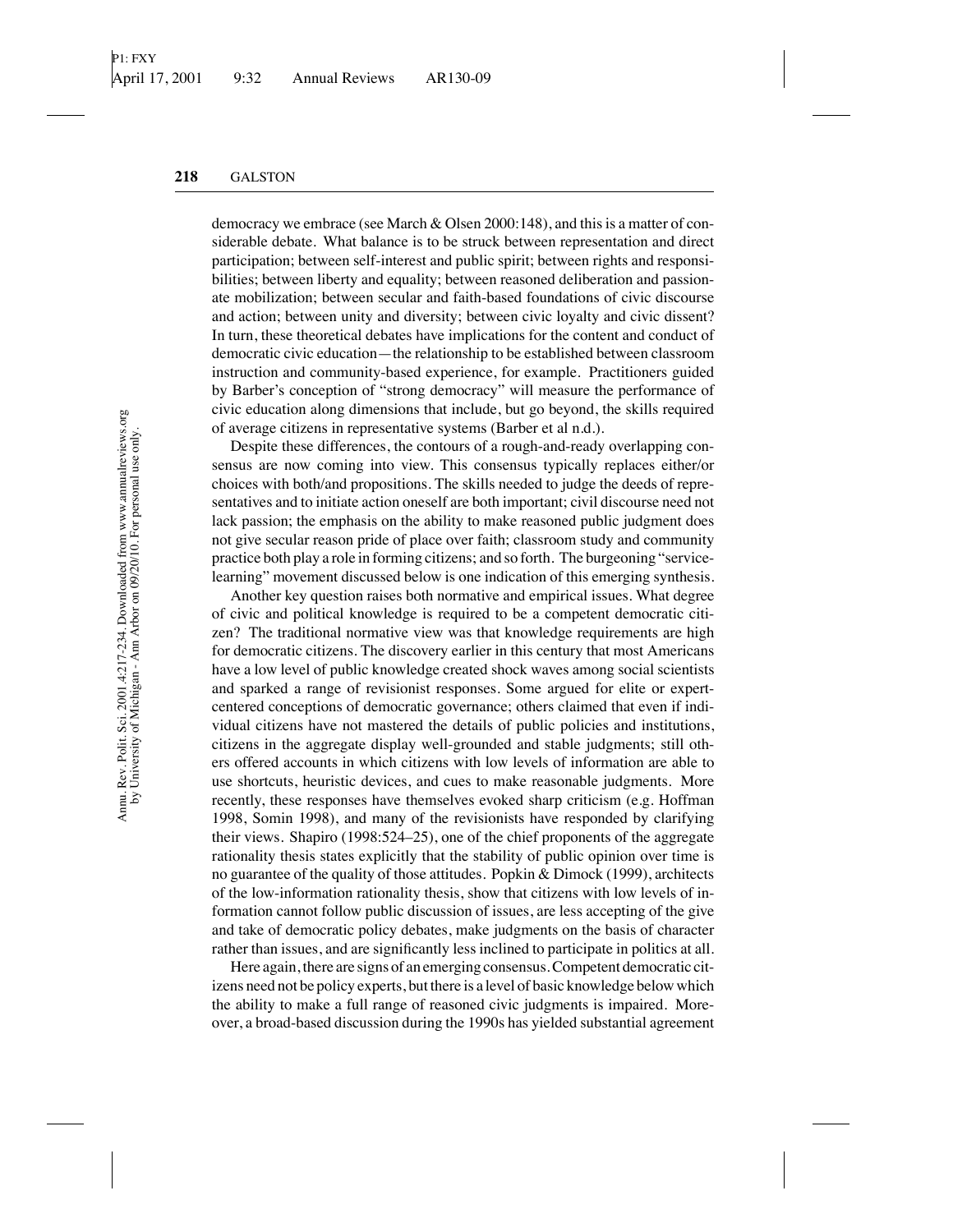on the content of this knowledge, which in turn has served as the basis for constructing the Civics Assessment of the National Assessment of Educational Progress (Cent. Civic Educ. 1994, Natl. Assess. Gov. Board 1996).

A final introductory issue concerns the role of formal civic education in the political socialization of young people. Although citizens are made rather than born, it does not follow that civic education is the key formative mechanism. To begin with, all education is civic education in the sense that individuals' level of general educational attainment significantly affects their level of political knowledge as well as the quantity and character of their political participation. In addition, noneducational institutions and processes—families, ethnic groups, voluntary associations, and concrete political events, among others—are crucial influences on civic formation. Indeed, the conventional wisdom for the past three decades has been that formal civic education plays an insignificant role in the overall process of civic formation. It is only in the past few years that the pendulum has begun to swing back.

The renewed attention to civic education is more than an academic trend. It reflects as well broader concerns about the condition of US civic culture, especially among the young. To be sure, anxiety about the civic engagement of young adults is nothing new, and its persistence is easy to understand. As far back as solid evidence can be found, at any given historical moment, young adults have tended to be less attached to civic life than are their parents and grandparents. It is not difficult to explain this gap. Civic attachment is linked to factors such as professional interests (and self-interests), stable residential location, home ownership, marriage, and parenthood, all of which are statistically less characteristic of younger adults. In every generation, the simple passage of time has brought maturing adults more fully into the circle of civic life.

If the only significant differences were cross-sectional, today's heightened concern would be myopic. But there are also disturbing trends over time. If we compare generations rather than cohorts—that is, if we compare today's young adults not with today's older adults but with the young adults of the past—we find evidence of diminished civic attachment.

Some of the basic facts are well known. In the early 1970s, about half of the 18–29-year-olds in the United States voted in presidential elections. By 1996, fewer than one third did. The same pattern holds for congressional elections about one third voted in the 1970s compared with fewer than one fifth in 1998. Less familiar are the trends charted by the annual survey from the University of California, Los Angeles, conducted since the mid-1960s and involving roughly 250,000 matriculating college freshmen each year. Over the more than three decades since the initiation of this survey, every significant indicator of political engagement has fallen by at least half. Only 26% of freshmen think that keeping up with politics is important, down from 58% in 1966. Only 14% say they frequently discuss politics, down from 30%. Acquisition of political knowledge from traditional news sources is way down, and relatively few young people are using the new media to replace newspapers and network TV news as sources of political information (Bennett 1997; Sax et al 1998, 1999; Natl. Assoc. Secr. State 1999; Rahn 1999).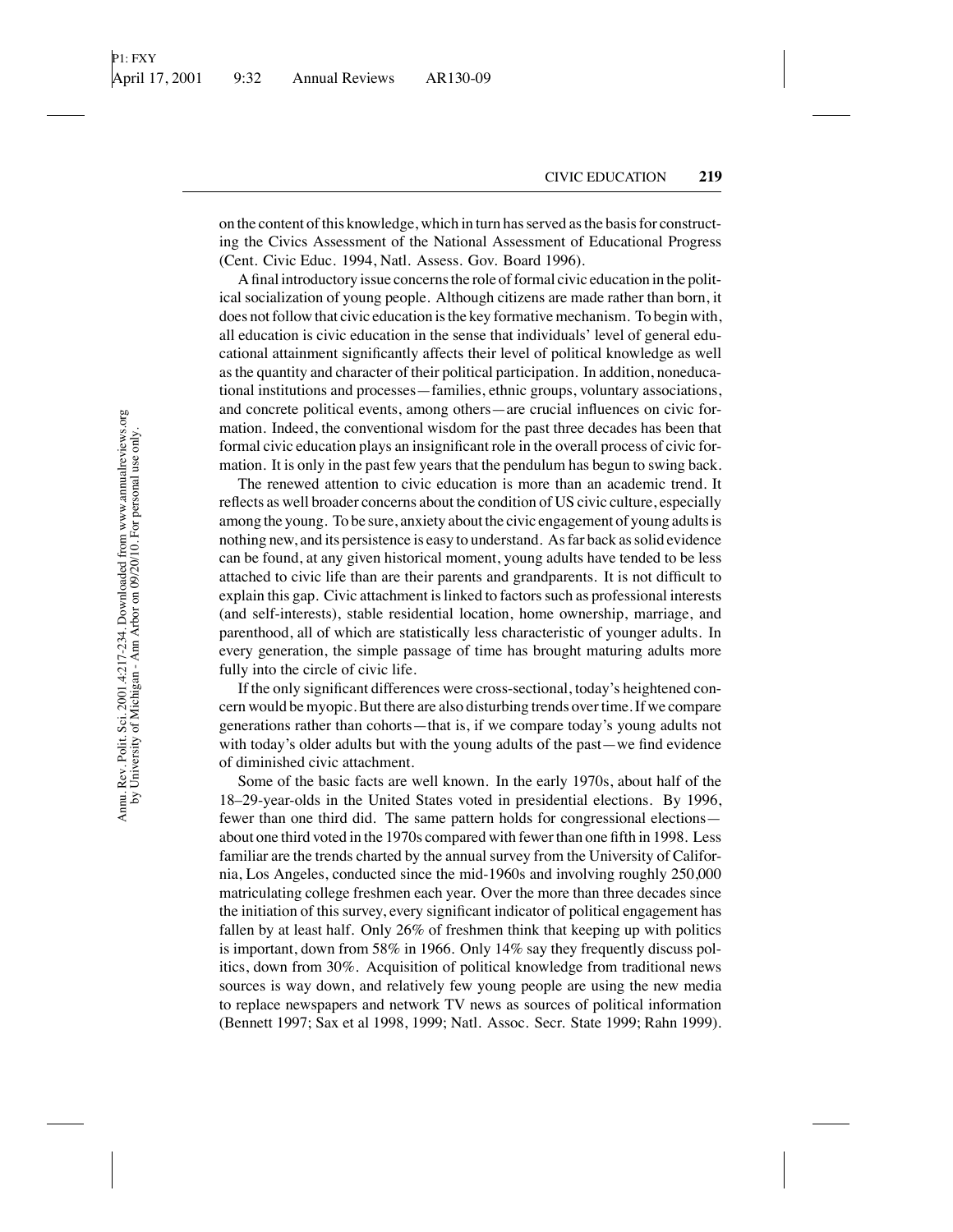There are signs that these trends have continued unabated throughout the 1990s. For example, a Pew Research Center poll of voters in their late teens and twenties found that fewer than half were thinking "a great deal" about the 2000 election, versus two thirds at the comparable point in 1992. Four in ten said it does not matter who is elected president, twice as high a percentage as in 1992 (Mason  $\&$ Nelson 2000).

It would be wrong to infer that young adults are retreating into pure privatism. Today's entering freshmen are reporting significantly increased levels of volunteering in their senior year of high school, a trend that seems to be carrying over to their early college years (Sax et al 1998, 1999). But only a fraction of today's young volunteers believe that they will continue this practice through their college years and into the paid workforce. And even if they did, there is no evidence that it would lead to wider political engagement. On the contrary, most young people characterize their volunteering as an alternative to official politics, which they see as corrupt, ineffective, and unrelated to their deeper ideals. They have confidence in personalized acts with consequences they can see for themselves; they have no confidence in collective acts, especially those undertaken through public institutions whose operations they regard as remote, opaque, and virtually impossible to control (Hart-Teeter 1997, Natl. Assoc. Secr. State 1999, Medill News Serv. 2000). In a recent survey conducted for the Kennedy School's Institute of Politics, 60% of students polled said they were actively involved in community service, versus only 7% who had been involved, or planned to get involved, in a political campaign (Mason & Nelson 2000).

To be sure, the interpretation of these trends is contested. Libertarians may well regard the retreat from the public sphere as healthy. Many determined partisans of civil society welcome volunteering as a substitute for government programs. But from political stances ranging from traditional liberal to compassionate conservative, and from a range of normative/theoretical perspectives as well, the attenuation of political knowledge and engagement is worrisome. Even if one rejects the philosophical proposition that active citizenship is essential to human flourishing, or the civic-republican view that public-spirited action is intrinsically superior to self-regarding pursuits, it is hard to avoid the hypothesis that at some point the withdrawal from public engagement endangers the healthy functioning of democratic polities. At the very least, if the tendency to withdraw is asymmetrically distributed among population groups, then the outputs of the political system are likely to become increasingly unbalanced. And if those who withdraw the most are those who have the least, the system will become even less responsive to their needs. Political engagement is not a sufficient condition for political effectiveness, but it is certainly necessary.

The principal purpose of this review, however, is not to expand on these classic themes of normative democratic theory. It is rather to explore the recent scholarship that has renewed interest in the impact of citizen knowledge on the exercise of citizenship and in formal civic education as a component of political socialization. I focus especially on three major academic contributions (Delli Carpini & Keeter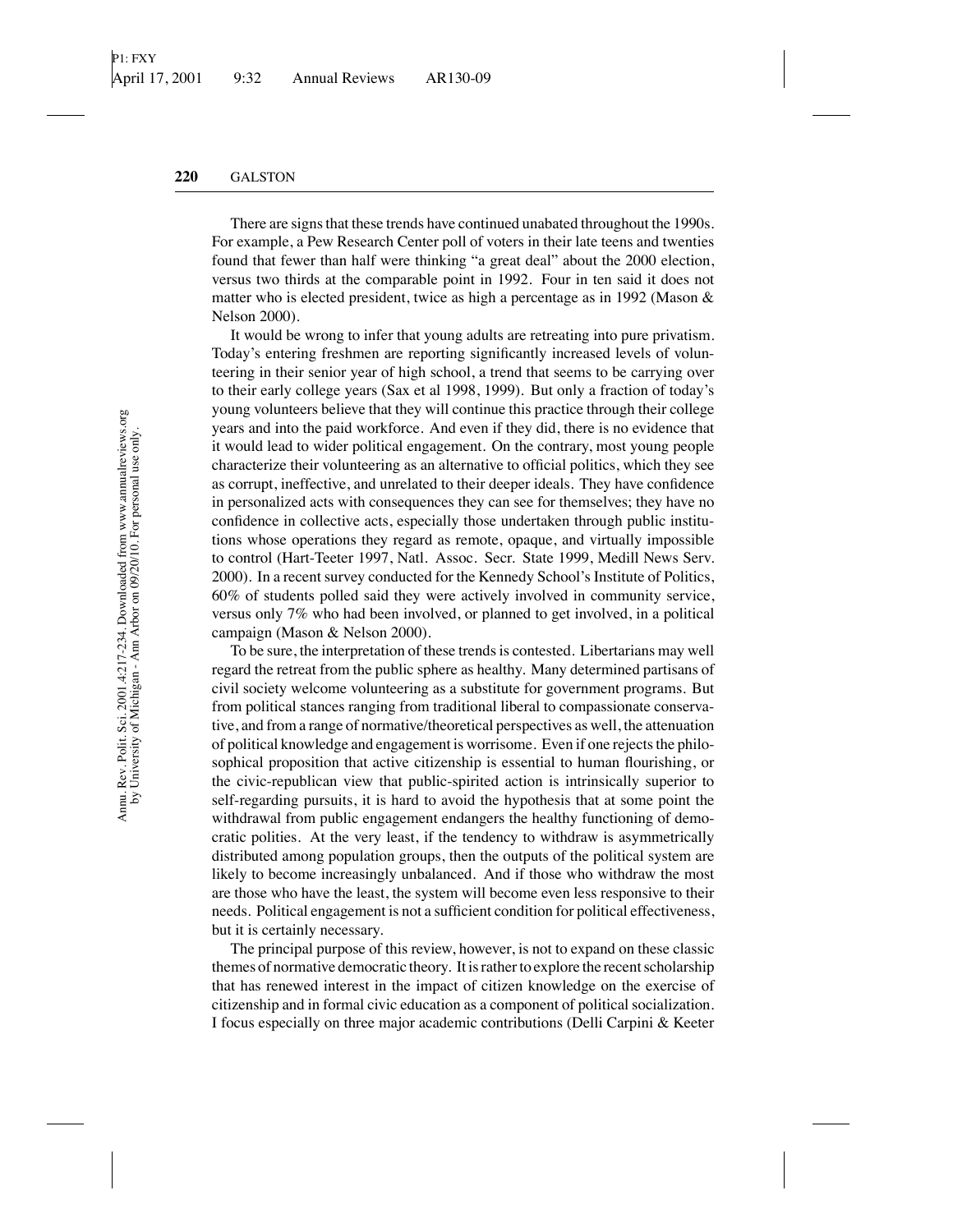1996, Nie et al 1996, Niemi & Junn 1998), as well as evaluations of specific programs and strategies of civic education. I examine what this literature shows about the power and the limits of political knowledge; about civic education as a way of acquiring politically relevant knowledge, skills, and attitudes; and about the most effective ways of organizing and conducting this education.

## **THE LEVEL AND DISTRIBUTION OF CIVIC KNOWLEDGE**

The most comprehensive recent study of US citizens' attainment of civic knowledge is *What Americans Know about Politics and Why It Matters* (Delli Carpini & Keeter 1996). The authors assemble more than 50 years of survey data drawn principally from the Roper Center, American National Election Studies (ANES), and their own surveys—in sum, more than 2000 factual knowledge questions concerning political institutions and processes, leaders and parties, and public policies. The public's knowledge of institutions and processes is significantly higher than its knowledge of people and policies, perhaps because the former are more stable over time and require less regular monitoring. Along no dimension does the median score of correct answers top 50% (Delli Carpini & Keeter 1996:68). In the aggregate, political knowledge describes a normal distribution around the median, with a large "middle class" and smaller knowledge-rich and knowledge-poor groups (Delli Carpini & Keeter 1996:153–54).

As the authors recognize, these raw statistics do not permit normative conclusions about the their adequacy or inadequacy for informed citizenship; the glass of knowledge can be regarded as half empty or half full (Delli Carpini & Keeter 1996:133). They suggest plausibly that "all things being equal, the more informed people are, the better able they are to perform as citizens" (Delli Carpini & Keeter 1996:219). But how much knowledge is enough? What are reasonable expectations for the majority of citizens?

The National Assessment of Educational Progress (NAEP) Civics Assessment helps clarify this issue. Each NAEP subject-matter assessment is divided into four achievement levels: "below basic," which means little or no demonstrated knowledge of the subject; "basic," which indicates partial mastery; "proficient," the level representing a standard of adequate knowledge; and "advanced." These achievement levels represent absolute thresholds, not percentiles. In principle, every student could reach the level of proficiency.

Within this framework, the recently released results of the 1998 Civics Assessment are not encouraging. Thirty five percent of high school seniors tested below basic, indicating near-total civic ignorance. Another 39% were only at the basic level, less than the working knowledge that citizens are deemed to need (Lutkus et al 1999:23). To be sure, the specification of the four achievement levels can be challenged as not grounded in evidence linking them to specific acts and skills of citizens. Still, the 1998 NAEP Civics Assessment is the fruit of nearly a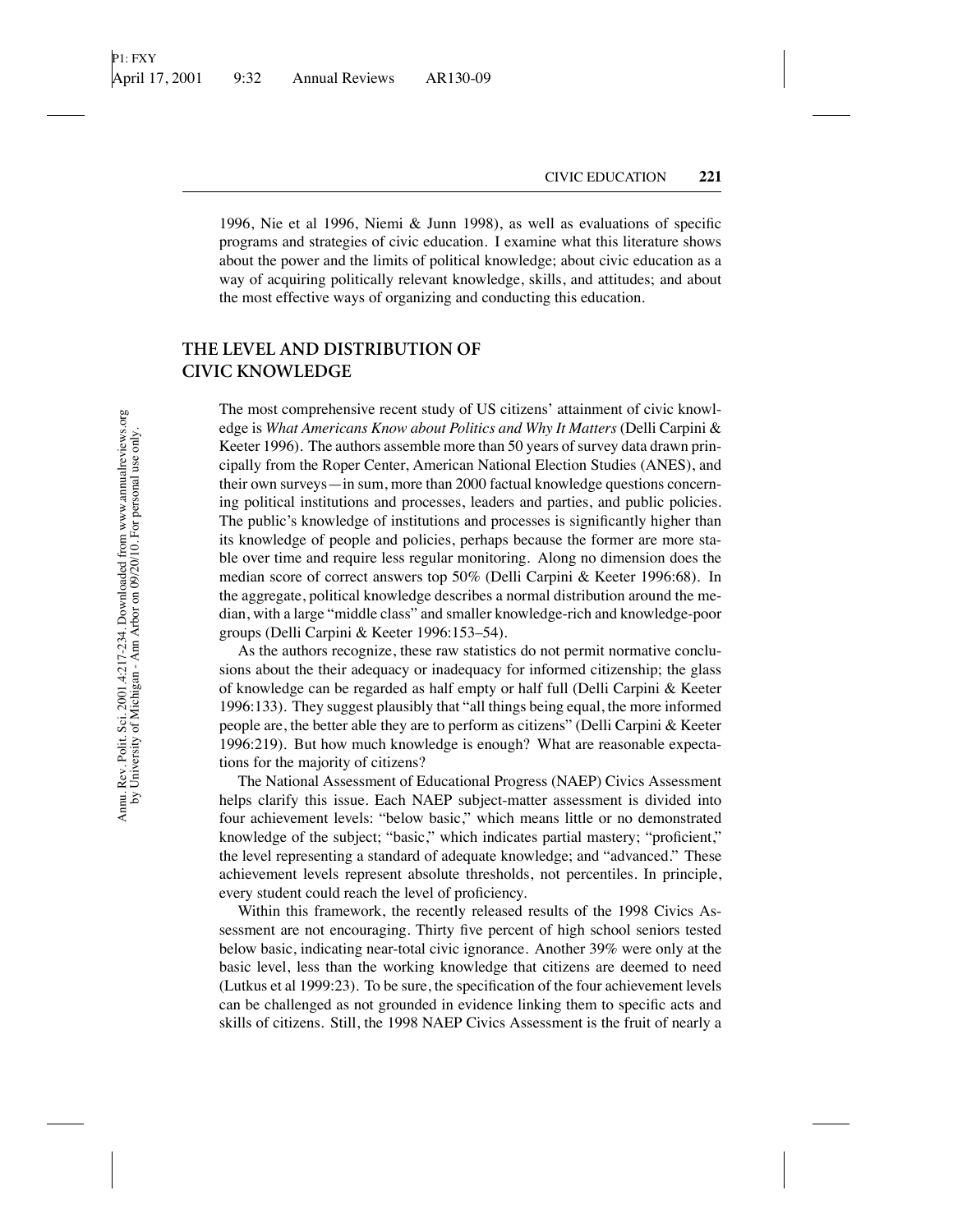decade of intellectual spade work and nationwide consensus building (Cent. Civic Educ. 1994, Natl. Assess. Gov. Board 1996). It represents the most plausible judgment we have concerning the knowledge required for civic competence. Moreover, about one quarter of all students meet or exceed the standard of proficiency and, as Delli Carpini & Keeter (1996:219) rightly remark, "the top quartile *...* is not composed of superhumans."

There is no evidence that overall levels of civic knowledge have altered much over time. A recent study comparing the responses to questions that were asked in both the 1988 and 1998 NAEP Civics Assessment found that percentages of correct answers had hardly changed over the decade between the two assessments. Fourth graders did slightly better, eighth graders did slightly worse, and twelfth graders showed no significant change (Weiss et al 2000). More broadly, Delli Carpini & Keeter (1996) find that overall levels of political knowledge have hardly budged over the past half century. This is a remarkable finding in light of the fact that political knowledge is highly correlated with levels of formal education. For example, an analysis of 1992 ANES data shows that on a seven-point scale of political knowledge, almost 40% of all college graduates were in the top two categories, compared with less than 10% of high school graduates. Conversely, 25% of high school graduates were in the bottom two categories, compared with only 4% for college graduates (Popkin & Dimock 1999:128). Yet the percentage of Americans with college degrees is vastly higher than it was 50 years ago. How can it be that political knowledge has failed to increase?

Closer analysis shows that for many (though not all) categories of political knowledge, today's high school graduates are roughly equivalent to the high school dropouts of the late 1940s, and today's college graduates are roughly equivalent to the high school graduates of that earlier epoch (Delli Carpini & Keeter 1996: 197–98). Over the past half century, decreased civic achievement at each level of formal education has been counterbalanced by the changed distribution of students among the levels. One interpretation of these data is that school-based civic instruction is less effective than it once was; another is that formative processes outside of school have weakened (Delli Carpini & Keeter 1996:110, 199).

Delli Carpini & Keeter (1996) also document large differences in political knowledge between subgroups. Not only education but also race, gender, and self-reported levels of political interest are strongly correlated with all dimensions of political knowledge. The regular use of newspapers and radio is correlated with several dimensions, as is the regular discussion of politics with friends and family. Controlling for other measures of media use, watching TV news is negatively correlated with all types of political information (Delli Carpini & Keeter 1996:144–45). As Delli Carpini & Keeter interpret their multidimensional data, most citizens are political generalists rather than specialists; "people who know a lot about one aspect of national politics also know a lot about others" (Delli Carpini & Keeter 1996:151). [This conclusion has been challenged on methodological grounds (Krosnick 1998:188).]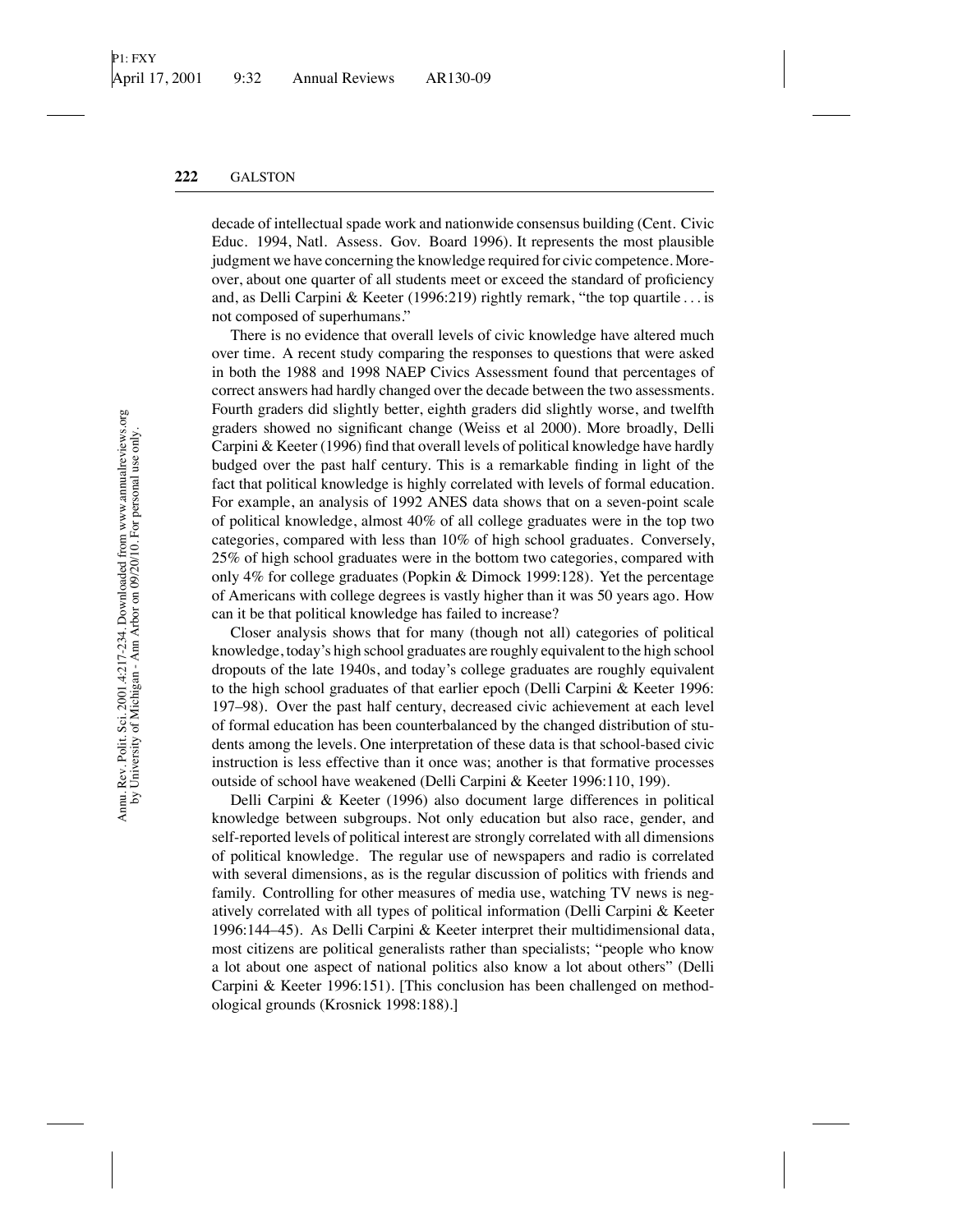## **THE SIGNIFICANCE OF CIVIC KNOWLEDGE**

Intuitively, it may seem implausible that civic knowledge is central to democratic citizenship. Why does it matter whether young people can identify their senators or name the branches of government? Surprisingly, recent research suggests important links between basic civic information and civic attributes we have reason to care about. The major findings may be summarized as follows:

- 1. Civic knowledge helps citizens understand their interests as individuals and as members of groups. The more knowledge we have, the better we can understand the impact of public policies on our interests, and the more effectively we can promote our interests in the political process. Delli Carpini & Keeter (1996:238–64) offer a wealth of evidence that political knowledge fosters citizens' "enlightened self-interest"—the ability to connect personal/group interests with specific public issues and to connect those issues with candidates who are more likely to share their views and promote their interests. Political knowledge, then, is a key determinant of instrumental rationality (see also Zaller 1992).
- 2. Civic knowledge increases the consistency of views across issues and across time. Utilizing panel surveys from ANES, Delli Carpini & Keeter (1996:232–34) find a strong linear relation between political knowledge and the stability of political attitudes. They also find that more knowledgeable voters display much higher levels of ideological consistency (as measured along a unidimensional liberal-conservative axis) between issues than do the less well informed (Delli Carpini & Keeter 1996:236–38).
- 3. Unless citizens possess a basic level of civic knowledge—especially concerning political institutions and processes—it is difficult for them to understand political events or to integrate new information into an existing framework. (By analogy, imagine trying to make sense of the flow of events in a sports competition for which one does not know the rules of the game.) Popkin & Dimock (1999) distinguish between "personal character" and "political character" (conduct judged in the specific context of political roles, institutions, issues, and responsibilities). They show that low-information citizens are much more likely to judge officials according to their perception of noncontextual personal character. "Without knowledge of how government works, it is difficult to assess the true priorities of a legislator in the American system. *...* Voters less able to use these political cues will rely on estimates of personal character instead of attitudes about parties and issues. *...*[R]eliance on personal character as a proxy for political character is related to uncertainty, and uncertainty is related to a lack of understanding about politics" (Popkin & Dimock 1999:125, 127).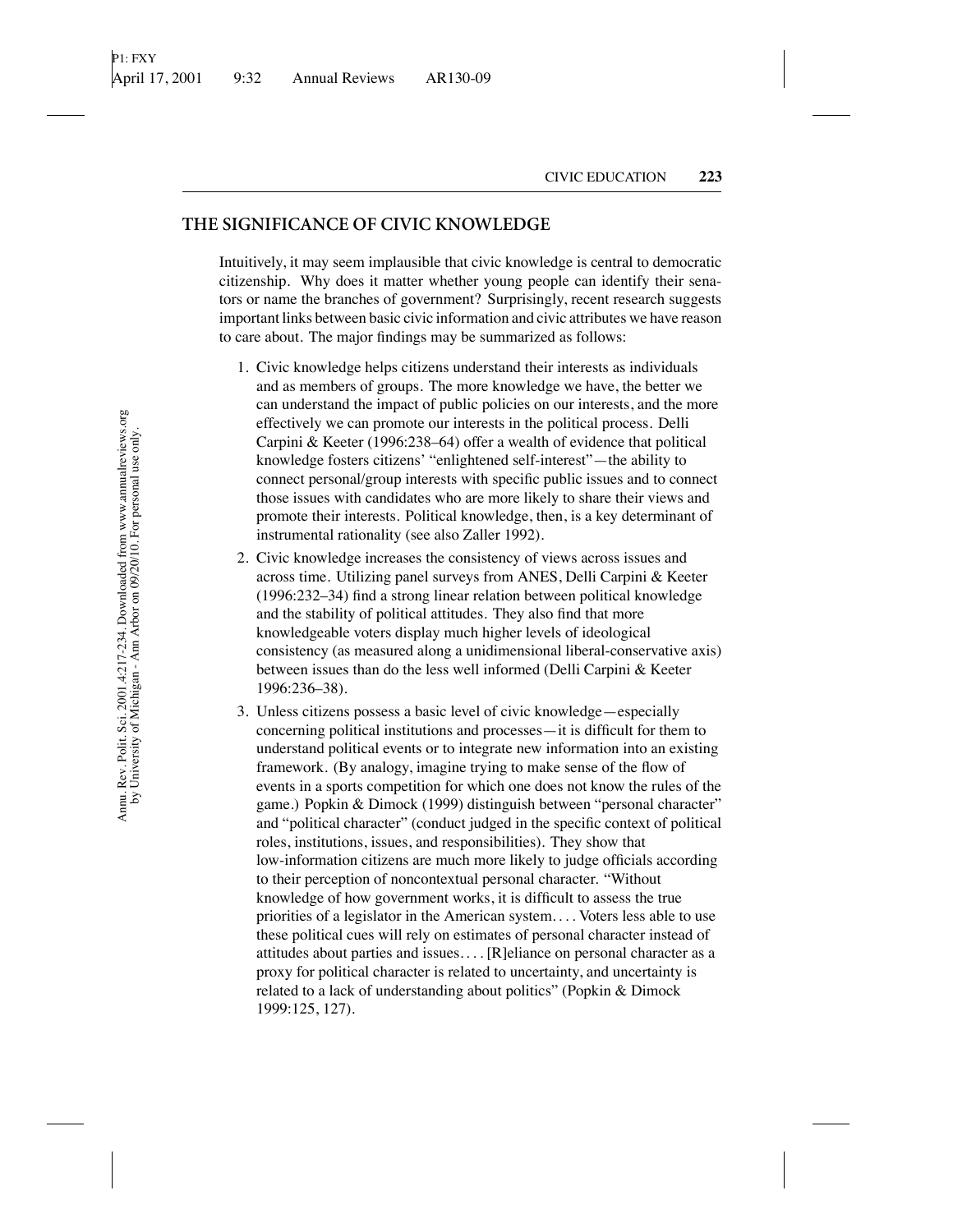- 4. General civic knowledge can alter our views on specific public issues. For example, the more knowledge citizens have about civic matters, the less likely they are to fear new immigrants and their impact on our country (Popkin & Dimock 2000).
- 5. The more knowledge citizens have of civic affairs, the less likely they are to experience a generalized mistrust of, or alienation from, public life. Ignorance is the father of fear, and knowledge is the mother of trust. One possible explanation for this relationship is the phenomenon of attribution error. More knowledgeable citizens tend to judge the behavior of public officials as they judge their own—in the context of circumstances and incentives, with due regard for innocent oversights and errors as well as sheer chance. By contrast, less knowledgeable citizens are more likely to view public officials' blunders as signs of bad character (Popkin & Dimock 1999:127–29). Moreover, low-information citizens encountering vigorous political debate with its inevitable charges and countercharges are more likely to conclude that there are no white knights and adopt a "plague on both your houses" stance. For those who understand politics, debate can be as clear as a tennis match; for those who do not, it more closely resembles a food fight (Popkin & Dimock 1999:134).
- 6. Civic knowledge promotes support for democratic values. For example, the more knowledge citizens have of political principles and institutions, the more likely they are to support core democratic principles, starting with tolerance. Delli Carpini & Keeter (1996:221–24) explore three possible explanations for this linkage and find substantial support for the "social learning" hypothesis that specific knowledge of civil rights and civil liberties increases tolerance for unpopular minorities. Nie et al (1996:71–72) find direct paths from education to both knowledge of democratic principles and tolerance.
- 7. Civic knowledge promotes political participation. All other things being equal, the more knowledge citizens have, the more likely they are to participate in public matters. For example, the regression analysis of Delli Carpini & Keeter (1996:226–27) shows a highly significant independent effect of political knowledge on the probability of voting. Popkin & Dimock (1996) agree: "The results of our model highlight the strong and independent influence of contextual knowledge on turnout. Controlling for correlated measures of sophistication, knowledge about politics stands out as a consistently strong factor shaping the decision to vote." Their multivariate analysis leads them to conclude, "The dominant feature of nonvoting in America is lack of knowledge about government; not distrust of government, lack of interest in politics, lack of media exposure to politics, or feelings of inefficacy" (Popkin & Dimock 1999:142).

Political knowledge affects participation, not only quantitatively but also qualitatively. Holding socioeconomic status constant, Delli Carpini & Keeter (1996: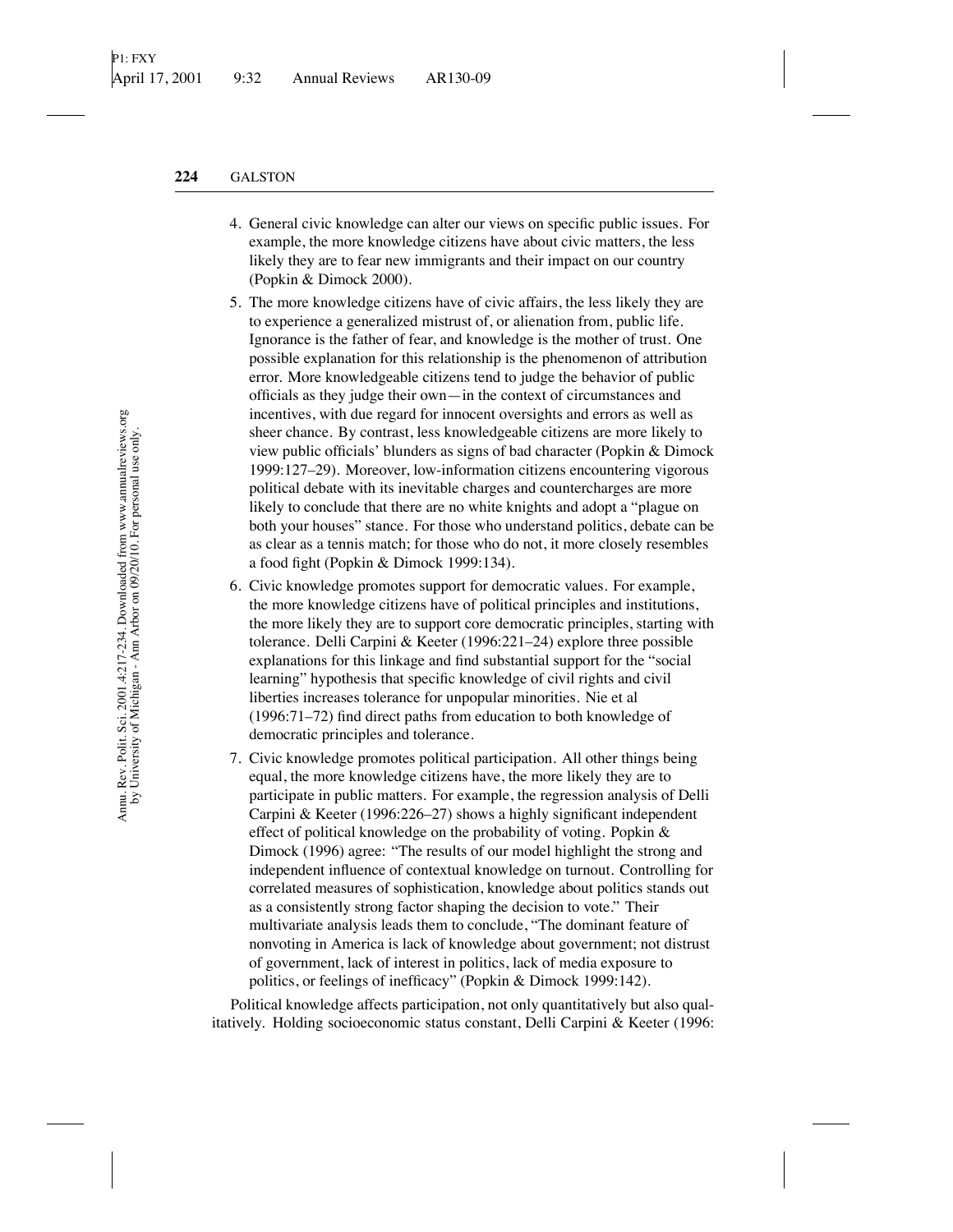259–60) find that more knowledgeable voters are more likely to vote on the basis of national economic conditions than personal economic circumstances. In this important issue area (which may well be generalizable to others), political knowledge makes it more likely that citizens will ask not only "How am I doing?" but also "How are we doing?"

Like other analysts, Nie et al (1996) emphasize the link between absolute years of formal education and the development of prodemocratic principles and attitudes, such as tolerance for unpopular groups. But they also try to demonstrate, with some success, that because key dimensions of political engagement are an inherently scarce "positional good," engagement is linked to relative rather than absolute levels of educational attainment. Education serves as a sorting mechanism; whatever educational attainment may be median at a given time, individuals significantly above the median will tend to be members of social networks that can connect their views more effectively to political leaders and institutions. This matters because the capacity of the political system to pay attention to inputs is inherently limited. (For example, as information technology permits more and more citizens to communicate with their representatives, the impact of each message will decrease.) If the people as a whole are the principal, their elected and appointed agents will always need mechanisms for allocating their time and attention, and position in social networks is one such mechanism. As education levels rise across society, the positive effects of absolute increases in knowledge and understanding are counterbalanced by the negative effects of increased competition for scarce positions of social centrality. These countervailing forces explain the apparent paradox that rising education levels over the past generation have not yielded commensurate—indeed, any—gain in political engagement (Nie et al 1996:Ch. 7, 8). This finding is of particular importance today. Since a generation ago, education has become a more significant sorting mechanism while others have weakened.

This is not an argument against the overall civic rationale for public investment in education. In addition to promoting support for democratic principles, education increases verbal cognitive proficiency and related intellectual skills, which improves an individual's ability to understand political events and act in an instrumentally rational manner (Nie et al 1996:194). Still, if the argument of Nie et al (1996) is correct, some of the traditional expectations for civic education cannot be fulfilled. In particular, there is no reason to predict (or hope) that rising levels of education will translate into increased civic engagement or diminished inequalities of engagement among different groups (Nie et al 1996:190–92).

But is their case compelling? Delli Carpini (1997) notes that although Nie et al conceptualize voting as an attribute of both civic enlightenment (affected by absolute education) and civic engagement (affected by relative education), their analysis of voting trends over the past two decades finds that voting is a function of relative rather than absolute education levels. This result is troubling because voting does not "clearly fit the logic of social network centrality, which assumes limited access to those in power and politics as a zero-sum game" (Delli Carpini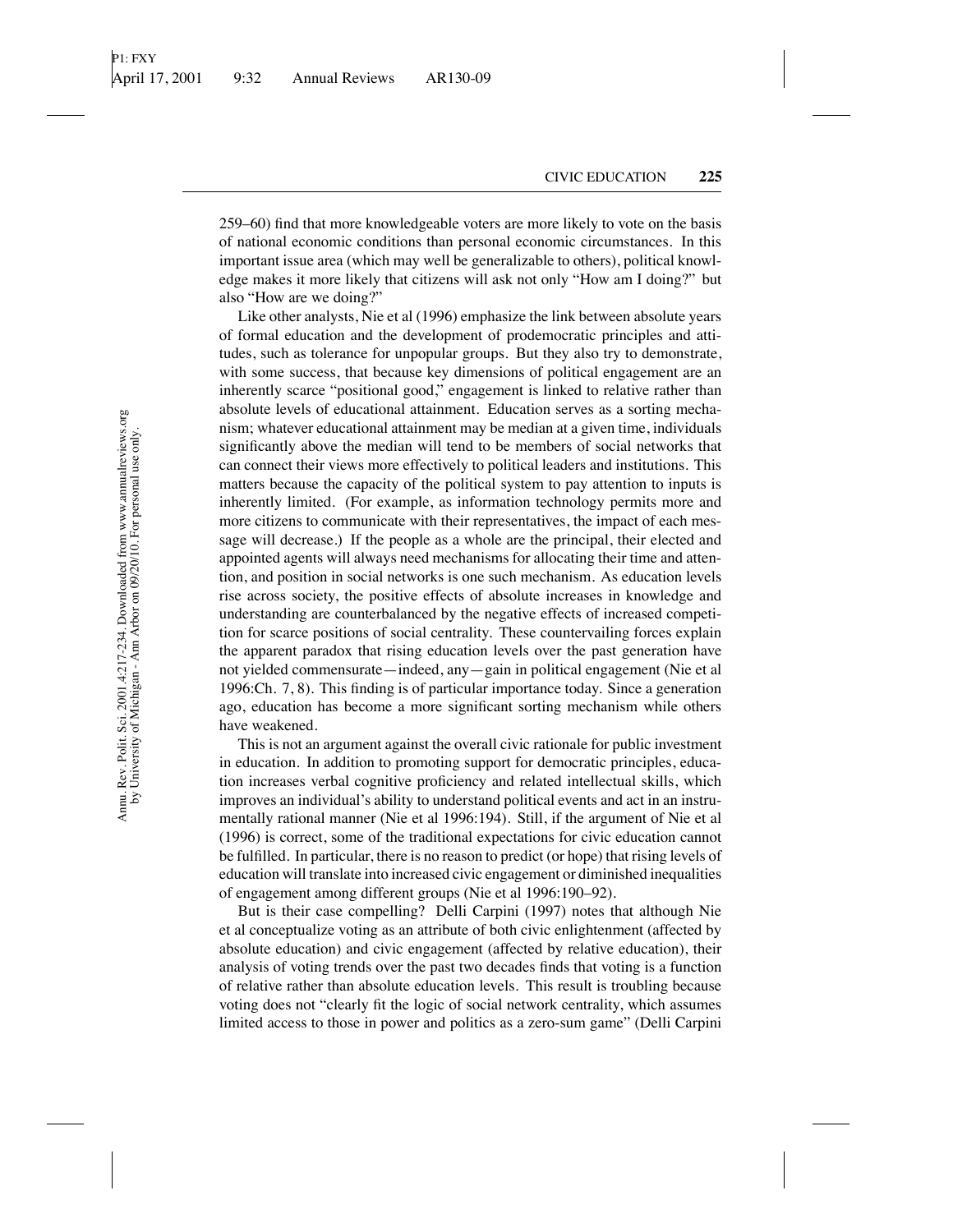1997:972). Although the content of my vote may cancel out yours, my act of voting does not compete with yours; my ballot does not make it more difficult for your ballot to be counted nor for its effects to be felt by those in power. More broadly, the vision of politics as zero-sum overlooks its more collective, consensual dimensions. And within the competitive arena, there is reason to wonder whether leaders and institutions are always overloaded with voices struggling against one another for scarce attention (Delli Carpini 1997:972). Especially at the local level, public officials complain that citizens often fail to participate in key events—public hearings, town hall meetings, candidate forums, and others—that give them opportunities to hear and be heard directly. If citizens in fact underutilize rather than overwhelm public institutions, then there may be hope that education, properly conducted, could increase political engagement—especially if (as we have seen) the number of years of formal education is a poor predictor of absolute levels of political knowledge and if there is reason to question the measure of political knowledge that Nie et al (1996) employ (for a discussion of these doubts, see Torney-Purta 1997:451, 453). Indeed, a recent study (NH Nie, DS Hillygus, unpublished data) demonstrates a remarkable correlation between verbal ability and political participation among college graduates of the same age, which suggests that the distinction between years of formal education and actual educational attainment is of considerable civic significance.

## **THE ROLE OF CIVIC EDUCATION IN POLITICAL SOCIALIZATION**

In the end, we do not have a compelling reason to doubt that civic knowledge affects civic competence, character, and conduct. But what affects knowledge?

#### **Classroom-Based Civic Education**

In a generally admiring review, Torney-Purta (1997:447, 453, 456) notes that the books by both Delli Carpini & Keeter (1996) and Nie et al (1996) suffer from a "missing link." Neither really unpacks the mechanism by which formal education affects political knowledge and understanding. For three decades, the scholarly consensus has been that formal, classroom-based civic education has no significant effect on civic knowledge (Langton & Jennings 1968). Recent findings challenge this consensus and begin to provide insight into both the overall effects of civic education on political knowledge and the specific pedagogical strategies that effectively foster political understanding.

Some of these findings reflect evaluations of individual civic education programs. For example, several research studies conclude that "We the People*...* The Citizen and the Constitution," a nationwide program of civic education administered by the Center for Civic Education, is especially effective in improving the civic knowledge of elementary, middle, and high school students relative to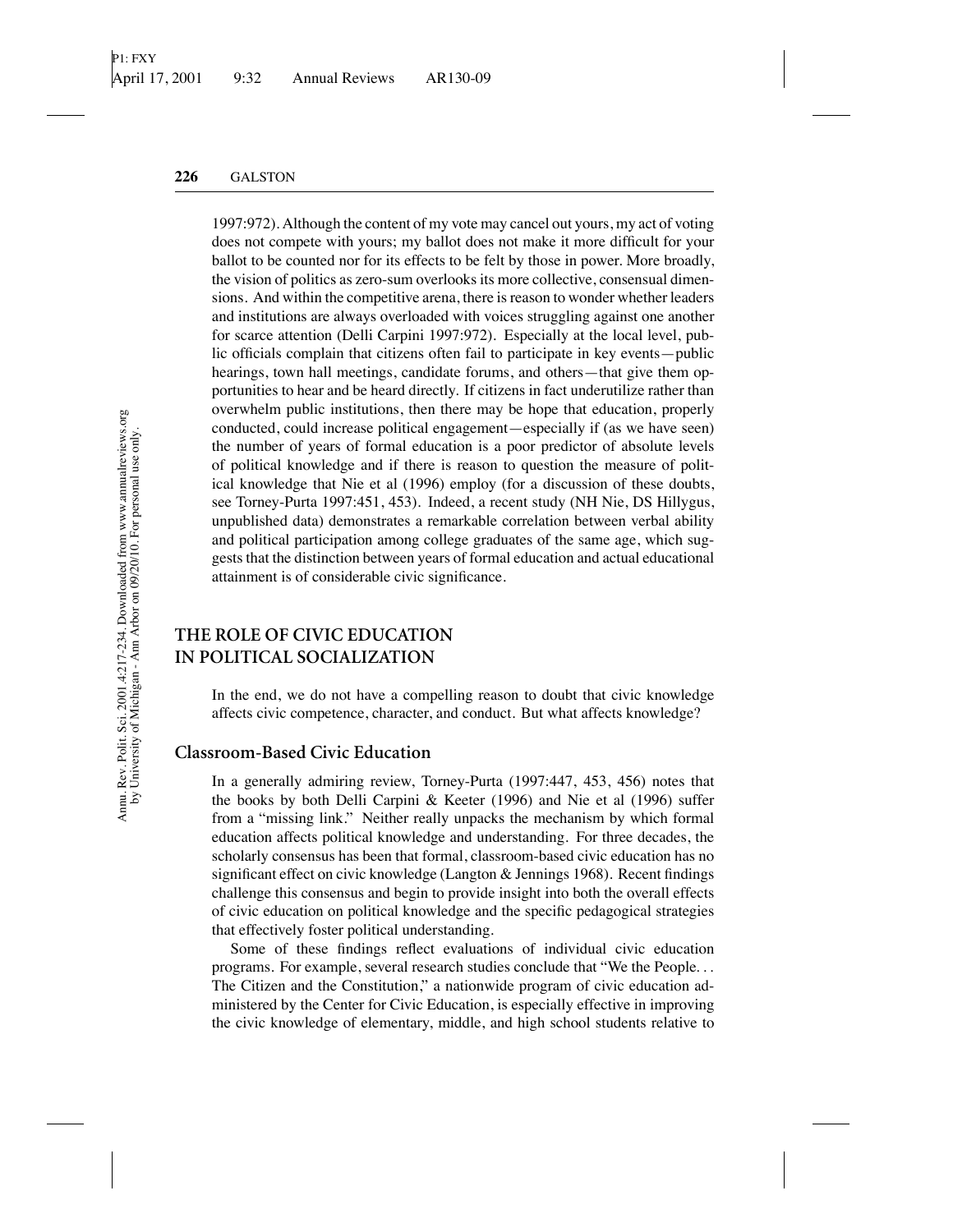students in comparison groups. In addition, participants develop a stronger attachment to democratic attitudes and principles and an enhanced sense of political interest and effectiveness (Leming 1996).

Other research is broader based. In a study of political socialization of young people in four communities, Conover & Searing (2000) explore the role of high schools in fostering civic understanding and practice. They focus on four elements of the school experience: the sense of the school as a community; the students' level of civic engagement in school and extracurricular activities; the level of political discussion in school; and the formal academic curriculum. They find that all four elements significantly affect young people's civic consciousness and practice, albeit in different ways. Remarkably, the informal civic education that occurs in such non-civics courses as English literature may be more effective than civic education as currently taught (Conover & Searing 2000:111–13). Conover & Searing (2000:108) regard the overall result of these formative processes as inadequate, even disturbing: "While most students identify themselves as citizens, their grasp of what it means to act as citizens is rudimentary and dominated by a focus on rights, thus creating a privately oriented, passive understanding."

In a major study based on data from the 1988 NAEP Civics Assessment, Niemi & Junn (1998) find significant effects from the amount and recency of civic course work, the variety of topics studied, and the frequency with which current events were discussed in class. These course effects are independent of such background variables as gender, ethnicity, and home environment, as well as interest in government and academic aspirations. Classroom effects are smaller for Hispanics than for Caucasian students, and smaller for African-Americans than for Hispanics. (Class discussion is the only classroom variable that yields significant results for African-Americans.) Differences between girls and boys are small, although boys are more strongly affected by their classroom experiences and home background. Although formal classes are significant for all dimensions of civic knowledge, not surprisingly they have somewhat smaller effects in areas, such as citizens' rights, in which non-school sources are likely to provide relevant information. (Young people's familiarity with the details of criminal suspects' Miranda rights is stunningly high.) Niemi & Junn (1998) find far less significant effects of classroom experience on key dimensions of trust in government, and the overall explanatory power of their multivariate model for trust is small (adjusted  $R^2 = 0.05$  compared with 0.31 for civic knowledge). Finally, they conduct a parallel analysis, based on NAEP data, of the civic knowledge effects of American history courses, with results they rightly describe as "strikingly parallel" to civics courses (Niemi & Junn 1998:142).

Niemi & Junn (1998) offer an explanation for the divergence of their findings from those of scholars a generation ago, best exemplified by the work of Langton & Jennings (1968). First, Langton & Jennings did find some effects of civic education on knowledge, which they downplayed in an analysis heavily weighted toward attitudinal items. Second, Langton & Jennings did not take into account the grade in which students took civic education classes; Niemi & Junn show that twelfth-grade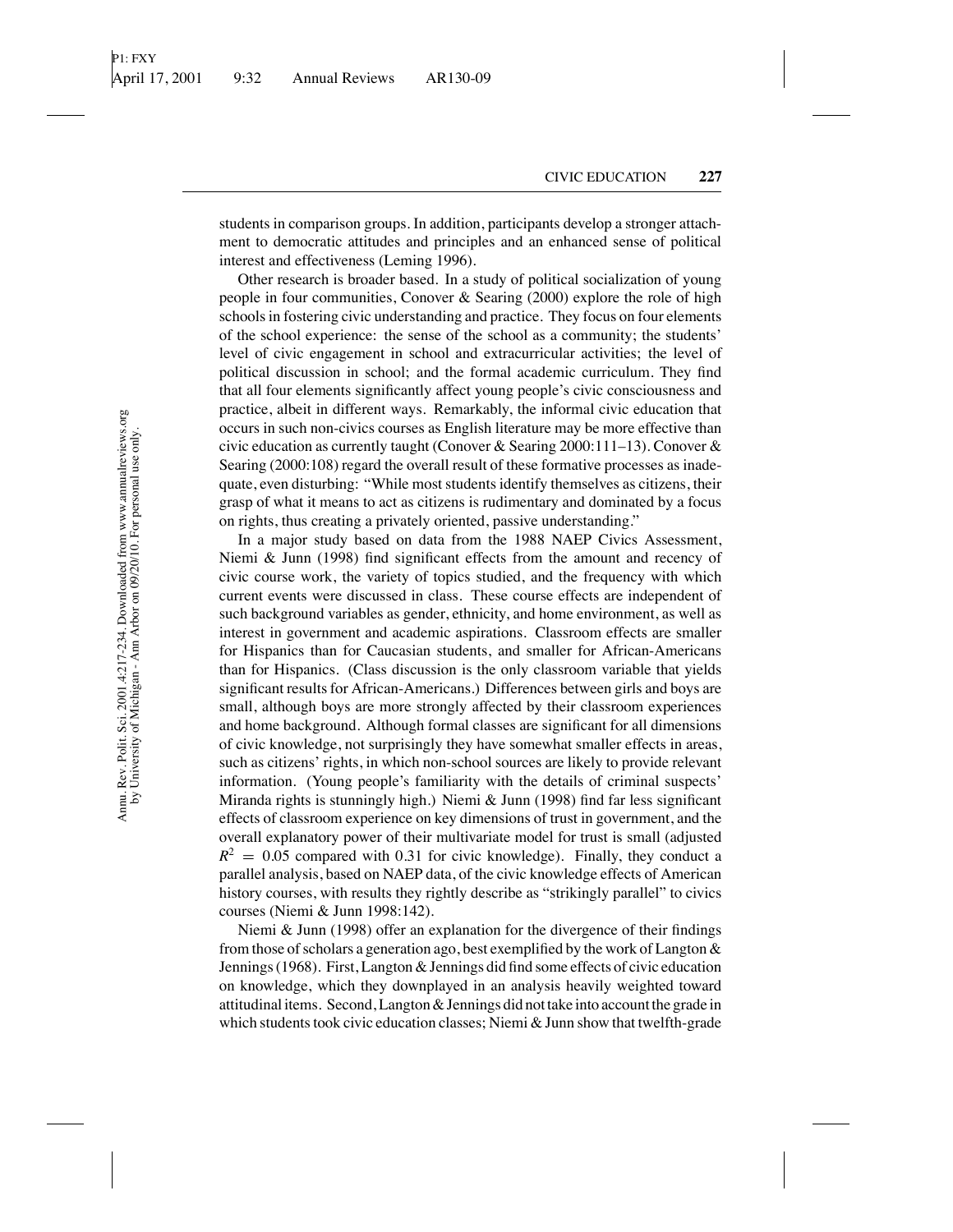classes have more impact than those taken earlier. Third, Langton & Jennings did not include discussion of current events in their analysis, and there are good reasons to believe that these discussions are more likely to provide nonduplicative civic knowledge than are other classroom activities. Finally, the Langton  $\&$  Jennings measure of political knowledge was technically flawed, including items unlikely to be emphasized in standard civics courses as well as common-knowledge items for which the range of variation between students (hence the effects of formal courses) were bound to be limited.

To be sure, questions of methodology and interpretation can be raised about the analysis of Niemi & Junn (1998). For example, Torney-Purta (1999:258–59) points out that their model leaves about 70% of the variance in knowledge among students unexplained, and 95% of the variance in trust; that nonclassroom variables such as college attendance plans are more significant; and that possible correlations between individual predictors are left unexplored. In a reanalysis of the Niemi  $\&$ Junn data set, Greene (2000) challenges their specification and interpretation of two of the three classroom variables. He finds that the only significant timing effect is whether a student was enrolled in a civics course at the time the NAEP test was taken, which raises doubts about whether the civic knowledge gained will persist over time. He suggests that, as implemented, the "range of topics" variable may itself test for civic knowledge, rendering it endogenous to what it seeks to predict. He finds the third classroom variable—class discussion—impervious to methodological objection, however (Greene 2000:696–97). In the end, neither he nor Torney-Purta rejects the broad thrust of Niemi & Junn's challenge to conventional wisdom on the effects of civic education.

Niemi & Junn (1998) emphasize the real-world, not merely statistical, significance of their findings. By itself, civic course work raises overall political knowledge by 4%; when combined with the study of a wide range of topics and regular discussion of current events in the classroom, this figure rises to  $11\%$ . [Niemi & Junn's conclusions are bolstered by NH Nie & DS Hillygus (unpublished chapter), who show that the content of the college curriculum—in particular, the number of social science courses taken—has a statistically significant impact on political participation among college graduates.] Niemi & Junn's findings suggest the need for improved instruction in such academic areas as basic democratic theory and knowledge of non-American political structures and in such practical skills as the ability to decode simple charts and tables. Finally, although fully recognizing the pedagogical and political obstacles, they recommend a shift away from a national-level emphasis toward local issues, and away from anodine institutional and historical rote work toward discussions of contemporary political controversies (Niemi & Junn 1998:Ch. 7). [The growing evidence against the efficacy of rote and memorization-based civic pedagogy is stressed by Torney-Purta (1997:53–54, 1999:258).] The alternative, although less likely to create community pressures on teachers and school administrators, is more likely to increase cynicism and alienation by painting a picture of conflict-free politics at odds with everyday experience (Frazer 2000:124–25).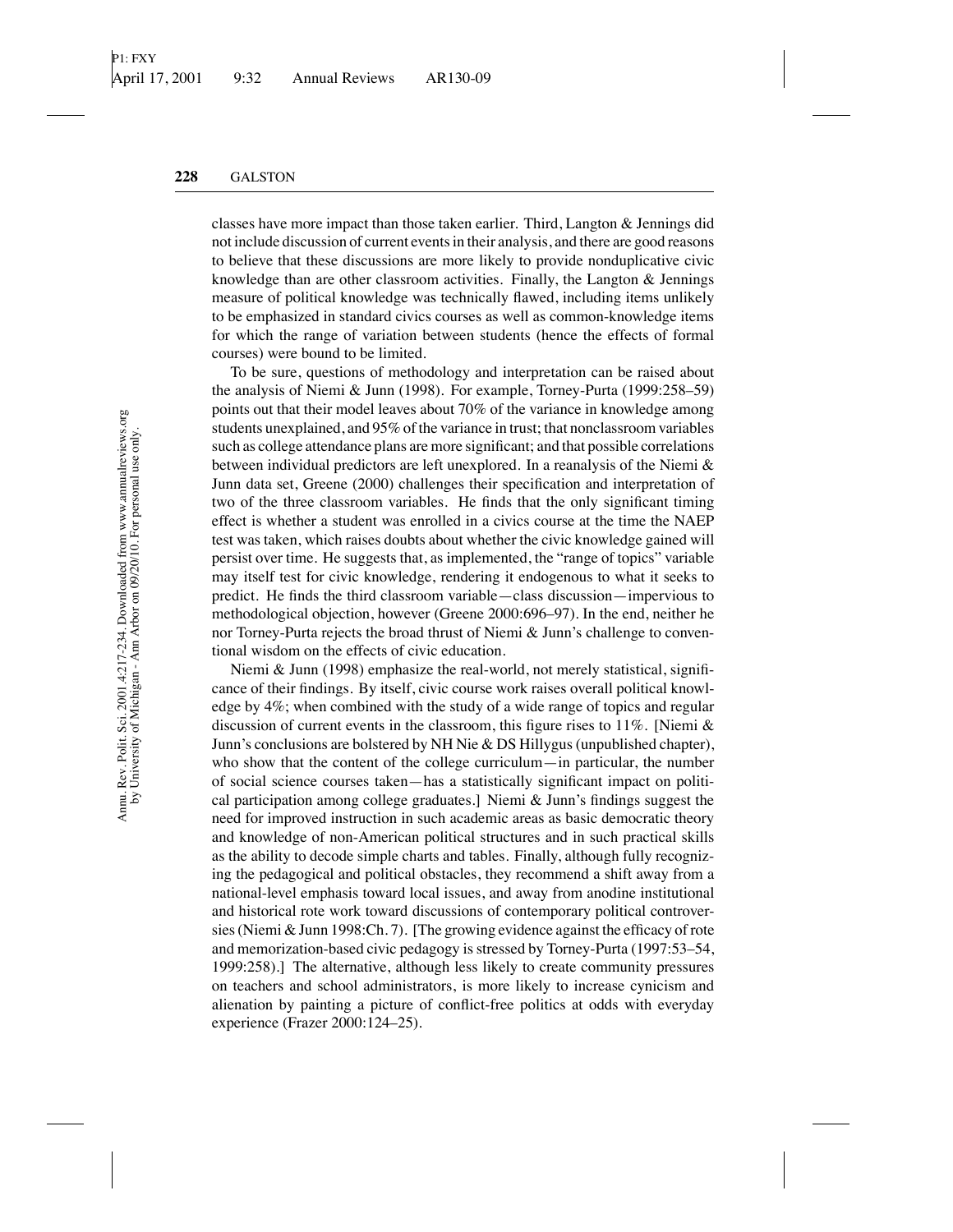#### **Service Learning**

Thus far, the analysis has focused on traditional classroom-based civic education. But over the past decade, the most rapid growth has occurred in a different form of civic education, called service learning. The National Center for Educational Statistics defines service learning as "curriculum-based community service that integrates classroom instruction with community service activities." The service must be organized in relation to an academic course or curriculum, must have clear learning objectives, and must address real community needs over a sustained period of time; the learning occurs through both community-based practice and regularly scheduled critical reflection on that practice (Skinner & Chapman 1999:3). As of academic year 1998–1999, 32% of all public schools had incorporated service learning into their curricula, including a remarkable 46% of high schools (versus just 9% of high schools in 1984). Encouraging students to participate more actively in their communities and encouraging them to improve their knowledge of those communities are the most frequently cited goals for service learning (Skinner & Chapman 1999:17). Parallel developments have occurred at the college level, as such organizations as Campus Compact and such scholar-activists as Benjamin Barber, Richard Battistoni, and Harry Boyte have worked to revive the longneglected civic mission of higher education (see Battistoni 2000). The Corporation for National and Community Service has supported roughly 100 service learning programs each year since 1995 (Gray et al 1999).

As might be expected, this dramatic expansion has sparked a flurry of program evaluations of widely varying quality. Billig (2000), in the most recent survey of the evaluation literature, remarks, "Research in the field of service-learning has not caught up with the passion that educators feel for it." She goes on to catalogue the deficiencies of this research. Few of the studies used control groups; few tracked whether short-term impacts were sustained over time; many relied on self reports; few specified theoretical models or tested hypotheses clearly linked to these models (Billig 2000:660). A wealth of evidence supports the proposition that students participating in community-based service activities are far more likely than others to participate and lead later in life (Youniss et al 1997), but relatively few studies are structured to distinguish the effects of youth participation from the effects of preexisting civic behaviors and attitudes. The ones that do tend to find that service learning has an additional independent effect (Giles & Eyler 1998:67). One of the methodologically strongest studies finds that even if key background variables are held constant, patterns of service activity during college have a substantial effect on the amount of service performed five years later. Indeed, after controlling for the amount of service performed during college, the amount performed during high school has an independent effect on the activities of young adults a decade later (Astin et al 1999:195–96). A massive study of more than 22,000 college students by Astin et al (2000) finds that the positive effects of service by individual students are amplified by discussion of service experiences among students. Service learning is especially effective in generating procivic attitudes and activities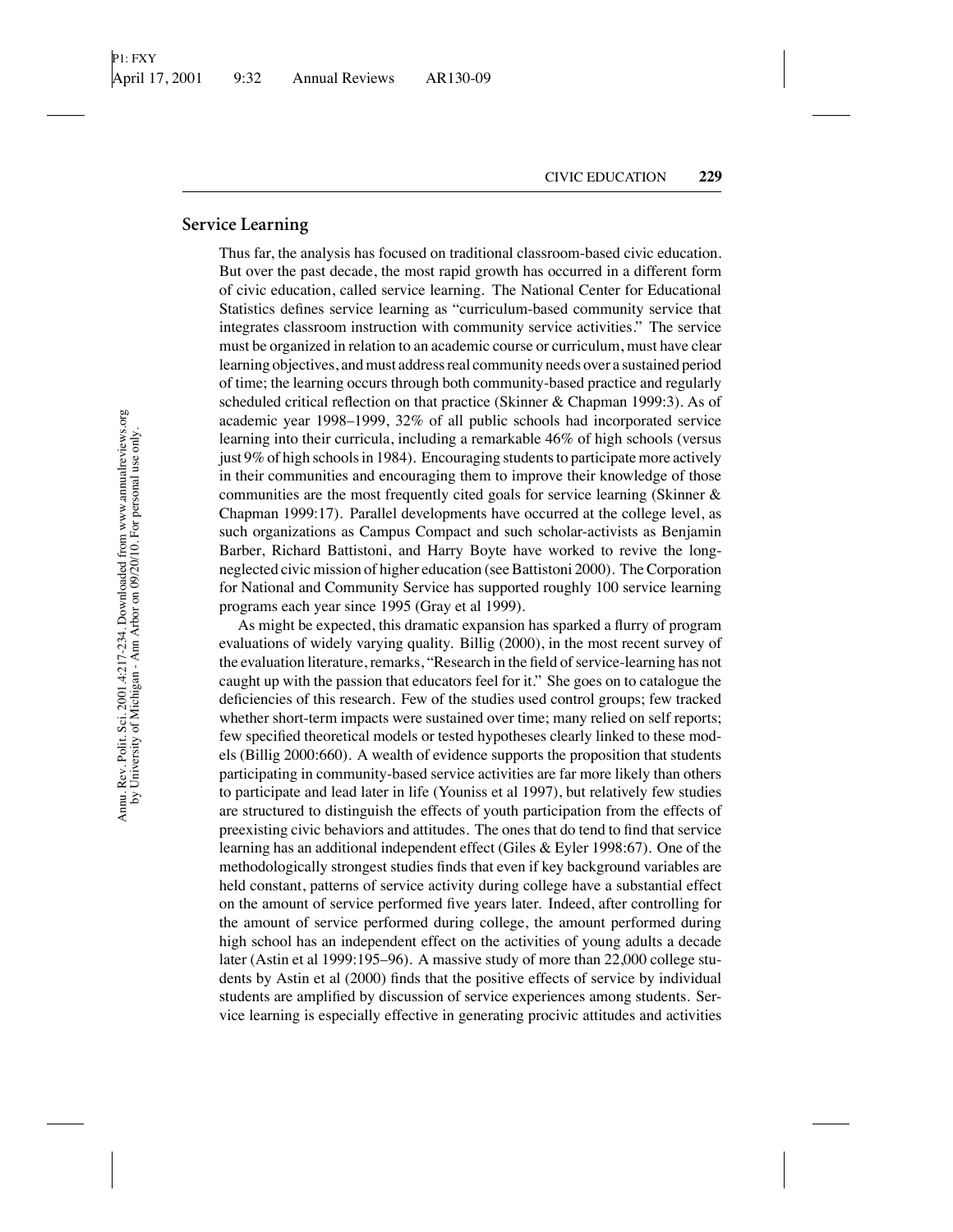because, compared with community service, service learning is "much more likely to generate such student-to-student discussions" (Astin et al 2000:2).

Overall, the literature reveals mixed but encouraging results. One study of 369 middle and high schools students from 10 different service-learning programs found negligible effects on the development of a sense of civic responsibility and engagement (Blyth et al 1997:47–49). A rigorous evaluation of 17 middle and high schools with programs supported by the Corporation for National and Community Service found that a year after the end of the initial experience, most of the positive impacts had disappeared (Melchior et al 1999:15). A RAND evaluation of college-level service learning programs noted the strong influence of self selection on student outcomes and found that the increased civic responsibility manifested by participants was restricted to service activities and did not extend to wider political involvement (Gray et al 1999:55). On the other hand, a study of 3450 undergraduates conducted by Astin & Sax (1998:255–56) found a significant impact of service on 12 civic responsibility measures, including the disposition to participate in politics and bring about social change—results that were confirmed and strengthened by students' responses to seven items pretested when students entered cllege as freshmen. A comprehensive review of service learning evaluations from kindergarten through twelfth-grade students found "inconsistency in virtually all outcome areas." On balance, however, the evidence suggests that students who participate in high-quality programs that integrate community service with systematic reflection on their experience are more likely to develop an understanding of political context and governing institutions, to think of themselves as politically efficacious, and to become civically and politically engaged (Billig 2000:661, Melchior et al 1999:11). One study finds that as high school students' voice in the selection and definition of community engagement increases, so does the effectiveness of service learning in improving students' sense of efficacy, political participation, and tolerance for "out-groups" (W Morgan, M Streb, unpublished paper; see also Hildreth 2000). Another study, in which college students were randomly assigned to either service learning or traditional sections of introductory government courses, found significant effects of service learning in the self-reported importance students attached to "working toward equal opportunity for all U.S. citizens," "volunteering my time helping people in need," and "finding a career that provides the opportunity to be helpful to others or useful to society" (Markus et al 1993:413). Studies conducted by the Walt Whitman Center employing an innovative measure of civic skills found that college-level service learning significantly increases civic and political leadership skills (Barber et al 1997, n.d.). A comprehensive evaluation of California programs for kindergarten through twelfth-grade suggests "cautious optimism" about service learning and emphasizes the importance of program quality (Weiler et al 1999:ix). This emphasis is consistent with other studies (Wade & Saxe 1996:343).

A range of evidence suggests that service learning is significantly more effective in the late high school years than earlier (see especially Melchior et al 1999:11, 17), a result that parallels findings for traditional classroom-based civic education.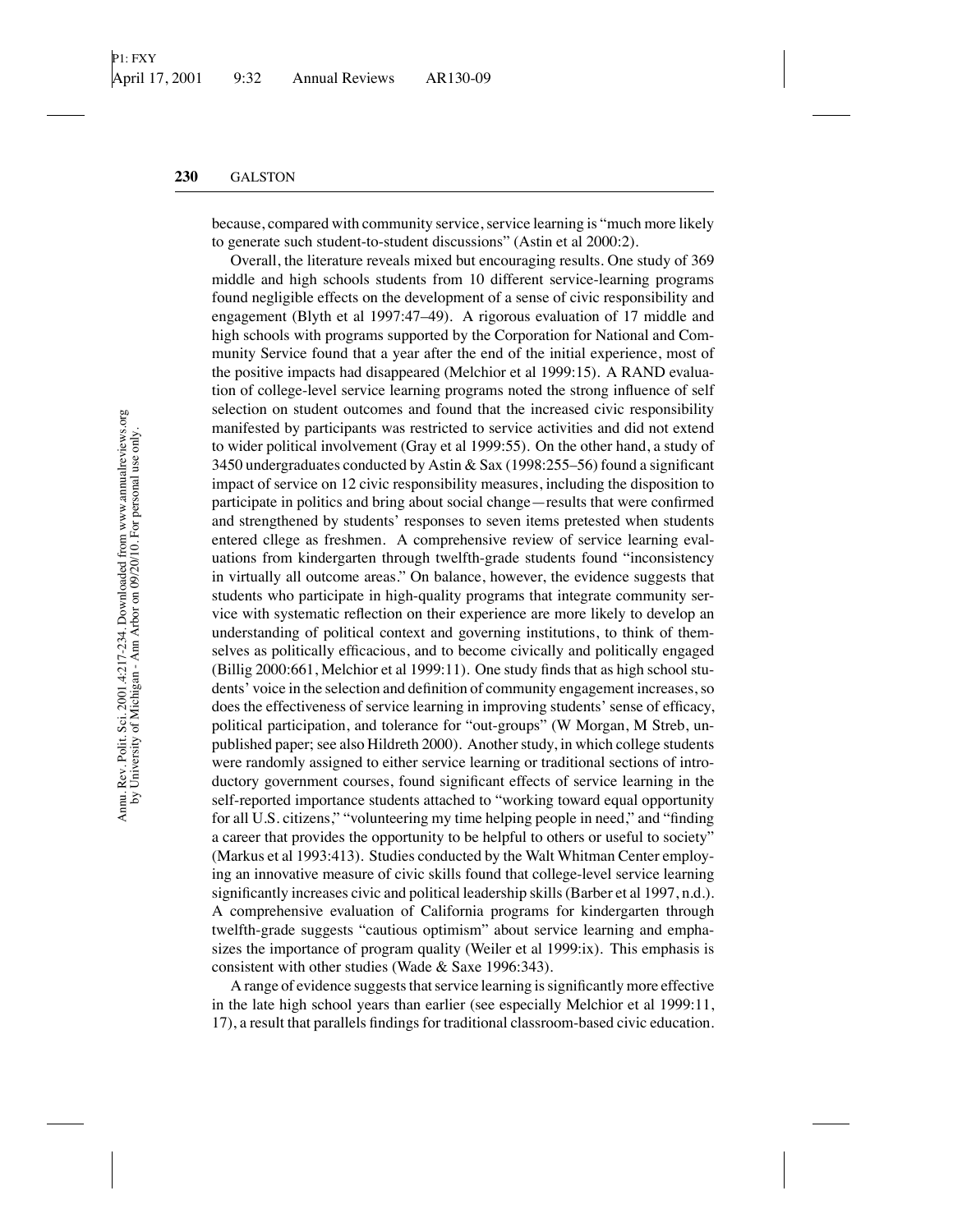Niemi & Junn (1998:144, 156) suggest the plausible interpretation that by twelfth grade, students have a better general understanding of politics and society as a matrix into which new information and concepts can be integrated and that they are "close enough to formal adulthood that civics lessons have a degree of meaningfulness lacking in earlier years." A recent survey of college-level service learning reinforces this finding: Courses for this age group can be effective, but only when the service is clearly related to the academic course work and lasts long enough for students to develop a sense of ownership of the project, and when substantial classroom time is devoted to reflection on community-based experiences (Hepburn et al 2000).

## **Public Versus Private Schools as Civic Educators**

Education for citizenship was one of the major motives for the creation of US public schools, which began a century and a half ago. Ever since, public schools have been regarded as the most appropriate sites for forming citizens, whereas private schools have been regarded with suspicion as sources of separatism, elitism, and antidemocratic principles. Recent research casts doubt on this long-held view, however. Niemi & Junn (1998:84) find only small and inconsistent differences in civic instruction across public and private schools. A study by Campbell (2000) finds that even after correcting for differences of family background among students, private schools were at least as effective as public schools in conveying democratic civic knowledge and principles, with Catholic schools leading the pack. After correcting for a wide range of demographic variables, Wolf et al (2000:21) report, "College students who received most of their prior education in private [elementary and secondary] schools exhibit higher levels of political tolerance than comparable publicly educated students. *...*[I]t seems unlikely that the private school tolerance advantage is merely a selection effect." If future research confirms these results, we will be compelled to rethink some long-held beliefs about sources of civic unity in the United States, and to reflect anew on the relationship between the ethos of individual schools and the civic purposes of education.

### **CONCLUSION**

Niemi & Junn (1998:157) speak of the "near-abandonment" of work on political socialization, and Conover & Searing (2000:91) characterize political socialization as a field in a "state of disarray" (see also Campbell 2000:5). Niemi & Junn trace this situation to the failure of research during the 1960s and 1970s to establish significant links between what young children think about politics and their views as mature adults (see also Owen 2000). But they point out that what is true of children may not apply to older youth (Niemi & Junn 1998:157–58). Journalists and pundits have long observed what they take to be distinct political generations. Now, research-based evidence is emerging that political stances shaped during the midto-late teen years persist throughout adult life (Nie et al 1996:138). Summarizing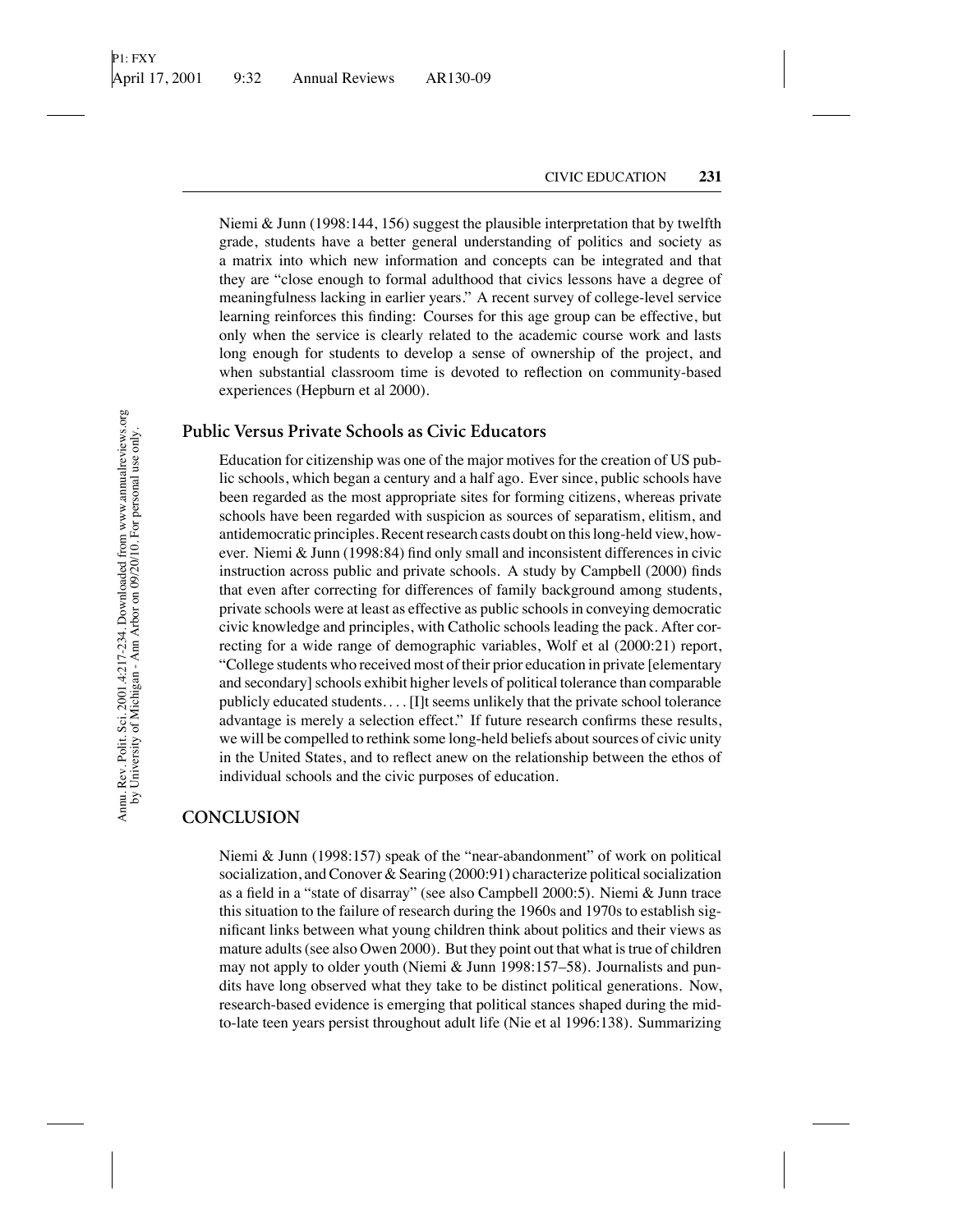the results of a three-wave survey of American twelfth graders begun in 1965 and continued through two decades, Jennings (1996:249) states, "What each cohort brings into political maturity has a good deal of continuity and provides a certain degree of stability in terms of what that cohort is likely to draw on as it moves through the rest of the life cycle." Putnam (2000) offers evidence depicting a "long civic generation," born roughly between 1910 and 1940, whose young-adult patterns of exceptional civic interest and engagement have persisted up to the present. By contrast, generations born after 1940 have demonstrated persistent patterns of deepening disengagement (Putnam 2000:Ch. 14). If so, it becomes a matter of more than academic interest to understand better the forces that shape the political outlook of young adults.

It is imperative to renew the long-interrupted tradition of research into political socialization. But this time around, unlike a generation ago, researchers cannot afford to overlook the impact of formal civic education and related school-based experiences on the formation of the civic outlook of young adults.

#### **Visit the Annual Reviews home page at www.AnnualReviews.org**

#### **LITERATURE CITED**

- Astin AW, Sax LJ. 1998. How undergraduates are affected by service participation. *J. Coll. Stud. Dev.* 39:251–63
- Astin AW, Sax LJ, Avalos J. 1999. Long-term effects of volunteerism during the undergraduate years. *Rev. High. Educ.* 22:187–202
- Astin AW, Vogelgesang LJ, Ikeda EK, Yee JA. 2000. *Executive Summary: How Service Learning Affects Students*. Los Angeles: High. Educ. Res. Inst., Univ. Calif.
- Barber BR, Higgins RR, Smith JK, Ballou J, Dedrick J. n.d. *Civic Skills and Service Learning: Research in Democratic Theory and Practice*. New Brunswick, NJ: Walt Whitman Cent. Cult. Polit. Democr., Rutgers Univ.
- Barber BR, Smith JK, Ballou J, Higgins RR, Dedrick J, Downing K. 1997. *Measuring Citizenship Project Final Report*. New Brunswick, NJ: Walt Whitman Cent. Cult. Polit. Democr., Rutgers Univ.
- Battistoni RM. 2000. Service learning in political science: an introduction. *Polit. Sci. Polit.* 33:615–16
- Bennett SE. 1997. Why young Americans hate politics, and what we should do about it. *Polit. Sci. Polit.* 30:47–53
- Billig SH. 2000. Research on K-12 schoolbased service-learning: the evidence builds. *Phi Delta Kappan* 81:658–64
- Blyth DA, Saito R, Beikas T. 1997. A quantitative study of the impact of service-larning programs. See Waterman 1997, pp. 39–56
- Campbell DE. 2000. *Making Democratic Education Work: Schools, Social Capital, and Civic Education*. Presented at Conf. Charter Sch., Vouchers, Public Educ., Progr. Educ. Policy Governance, Harvard Univ.
- Cent. Civic Educ. 1994. *National Standards for Civics and Government*. Calabasas, CA: Cent. Civic Educ.
- Conover PJ, Searing DD. 2000. A political socialization perspective. See McDonnell et al 2000, pp. 91–124
- Delli Carpini MX. 1997. Review of NH Nie, J Junn, and K Stehlik-Barry, *Education and Democratic Citizenship in America*. *Am. Polit. Sci. Rev.* 91:971–72
- Delli Carpini MX, Keeter S. 1996. *What Americans Know About Politics and Why It Matters*. New Haven, CT: Yale Univ. Press. 397 pp.
- Elkin SK, Soltan KE, eds. 1999. *Citizen*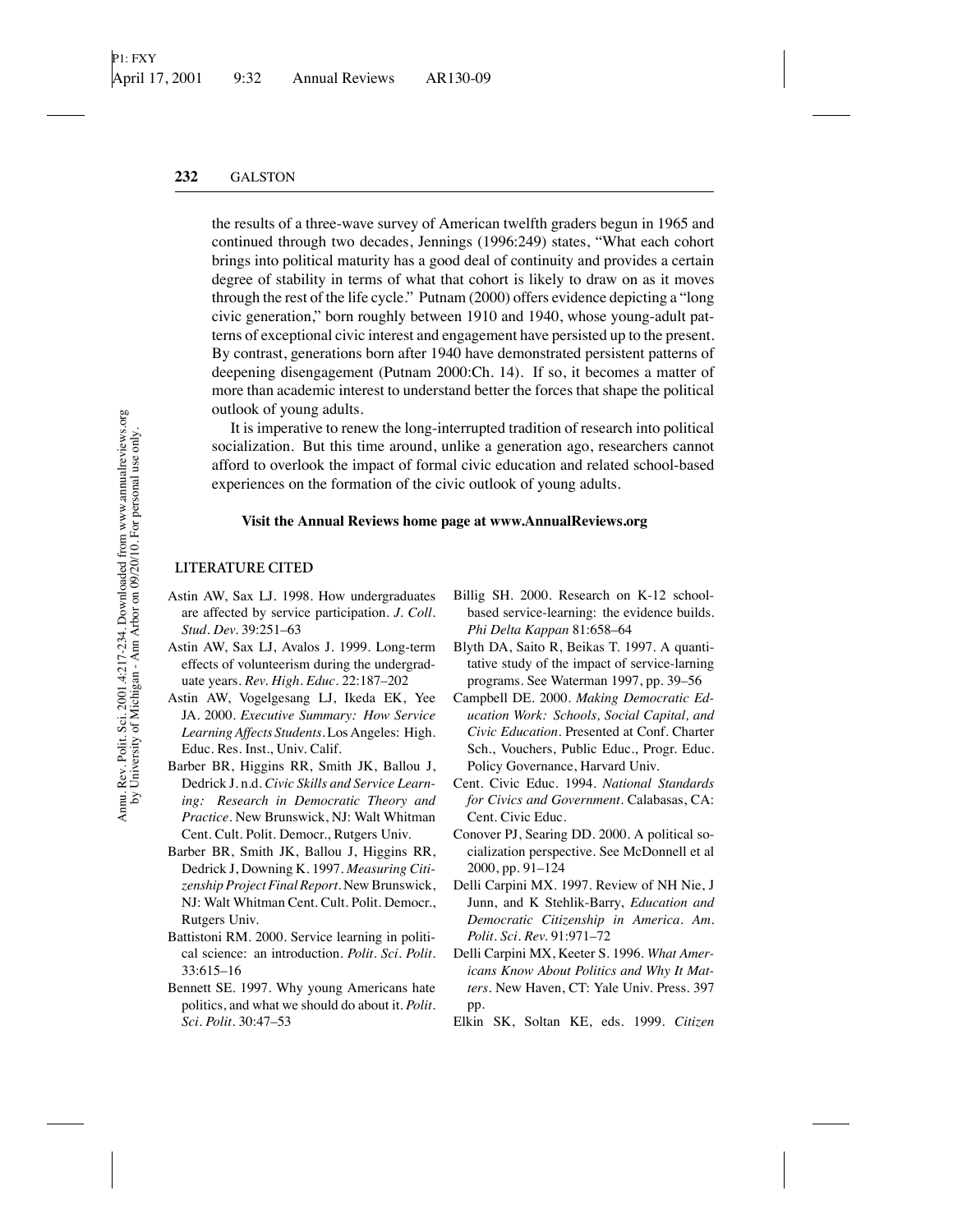*Competence and Democratic Institutions*. University Park: Penn. State Univ. Press. 424 pp.

- Frazer E. 2000. Review of RG Niemi and J Junn, *Civic Education*. *Gov. Oppos.* 35:122– 25
- Galston WA. 1991. *Liberal Purposes: Goods, Virtues, and Diversity in the Liberal State*. Cambridge, UK: Cambridge Univ. Press. 343 pp.
- Giles Jr DE, Eyler J. 1998. A service learning research agenda for the next five years. In *Academic Service-Learning: A Pedagogy of Action and Reflection*, ed. RA Rhoads, JPF Howard, pp. 65–72. San Francisco: Jossey-Bass
- Gray MJ, Ondaatje EH, Fricker R, Geschwind S, Goldman CA, et al. 1999. *Combining Service and Learning in Higher Education: Evaluation of the Learn and Service America, Higher Education Program*. Santa Monica, CA: RAND Educ.
- Greene JP. 2000. Review of RG Niemi and J Junn, *Civic Education*. *Soc. Sci. Q.* 81:696– 97
- Hart-Teeter 1997. *Public Service and Government Effectiveness: The View of Young Americans*. Presented to Partnership for Trust in Government, Washington, DC
- Hepburn MA, Niemi RG, Chapman C. 2000. Service learning in college political science: queries and commentary. *Polit. Sci. Polit.* 33:617–22
- Hildreth RW. 2000. Theorizing citizenship and evaluating public achievement. *Polit. Sci. Polit.* 33:627–32
- Hoffman T. 1998. Rationality reconceived: the mass electorate and democratic theory. *Crit. Rev.* 12:459–80
- Krosnick JA. 1998. Review ofMX Delli Carpini and S Keeter, *What Americans Know about Politics and Why It Matters*. *Ann. Am. Acad. Polit. Soc. Sci.* 559:188–89
- Langton K, Jennings MK. 1968. Political socialization and the high school civics curriculum in the United States. *Am. Polit. Sci. Rev.* 62:862–67
- Leming RS. 1996. *We the People ... The Citizen and the Constitution. ERIC Digest EDO-SO-96–4*. Bloomington, IN: ERIC Digest
- Lutkus AD, Weiss AR, Campbell JR, Mazzeo J, Lazer S, et al. 1999. *NAEP 1999: Civics Report Card for the Nation, NCES 2000–457*. Washington, DC: Natl. Cent. Educ. Stat.
- March JG, Olsen JP. 2000. Democracy and schooling: an institutional perspective. See McDonnell et al 2000, pp. 148–73
- Markus GB, Howard JPF, King DC. 1993. Integrating community service and classroom instruction enhances learning: results from an experiment. *Educ. Eval. Policy Anal.* 15:410–19
- Mason JL, Nelson M. 2000. Selling students on the elections of 2000. *Chron. High. Educ.* Sept. 22, p. B16
- McDonnell LM, Timpane PM, Benjamin R, eds. 2000. *Rediscovering the Democratic Purposes of Education*. Lawrence: Univ. Press Kansas. 280 pp.
- Medill News Serv. 2000.*National Survey, yvote 2000*. Washington, DC: Youth Vote 2000
- Melchior A, Frees J, LaCava L, Kingsley C, Nahas J, et al. 1999. *Summary Report: National Evaluation of Learn and Serve America*. Waltham, MA: Cent. Hum. Resourc., Brandeis Univ.
- Natl. Assess. Gov. Board. 1996. *Civics Framework for the 1998 National Assessment of Educational Progress. NAEP Civics Consensus Project*. Washington, DC: Natl. Assess. Gov. Board
- Natl. Assoc. Secr. State. 1999. *New Millenium Project—Phase I: A Nationwide Study of 15– 24 Year Old Youth*. Washington, DC: Natl. Assoc. Secr. State
- Nie NH, Junn J, Stehlik-Barry K. 1996. *Education and Democratic Citizenship in America*. Chicago: Univ. Chicago Press. 268 pp.
- Niemi RG, Junn J. 1998. *Civic Education: What Makes Students Learn*. New Haven, CT: Yale Univ. Press. 204 pp.
- Owen D. 2000. Service learning and political socialization. *Polit. Sci. Polit.* 33:639–40
- Popkin SL, Dimock MA. 1999. Political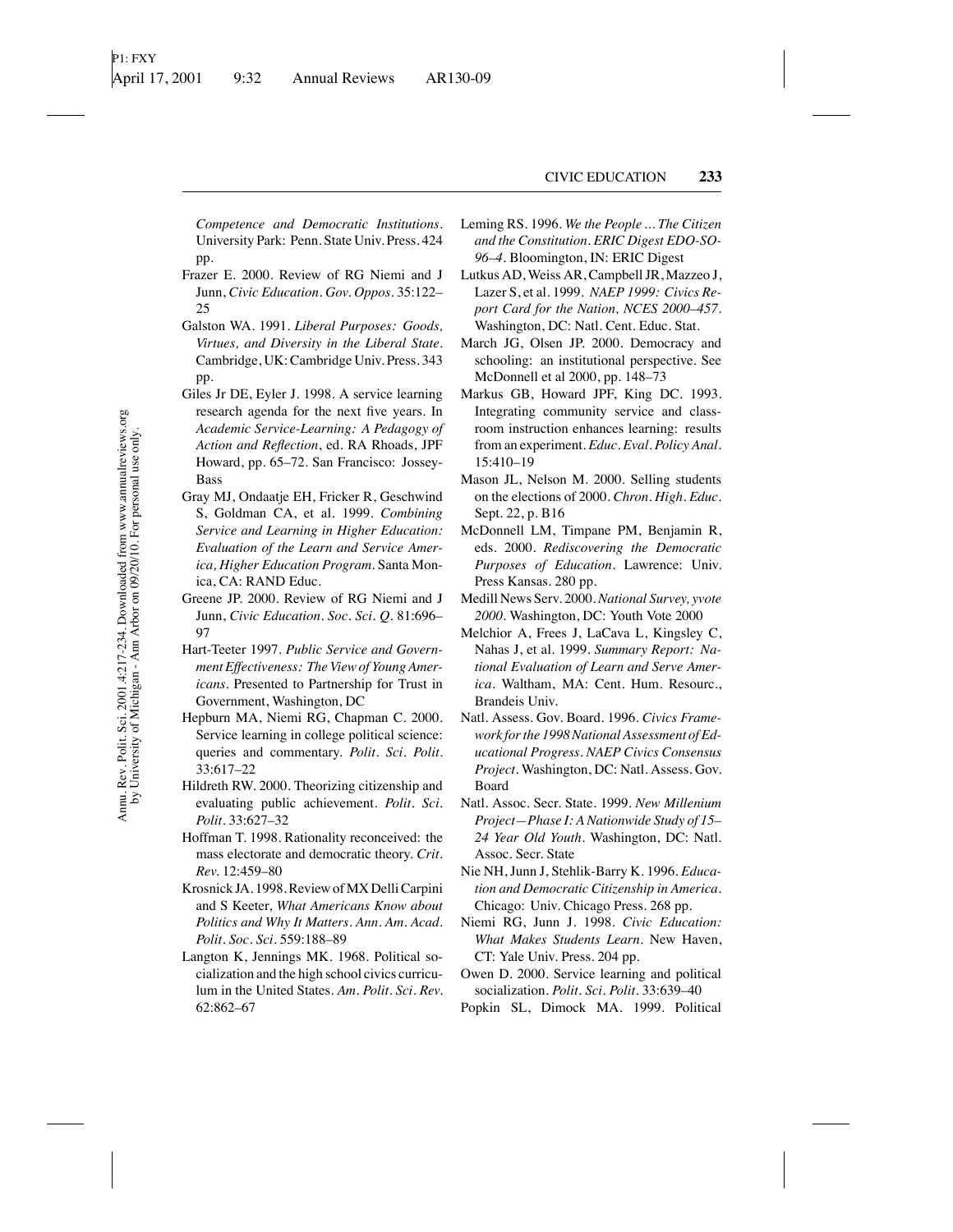knowledge and citizen competence. See Elkin & Soltan 1999, pp. 117–46

- Popkin SL, Dimock MA. 2000. Knowledge, trust, and international reasoning. In *Elements of Reason: Cognition*, *Choice*, *and the Bounds of Rationality*, ed. A Lupia, M Mc-Cubbins, SL Popkin, pp. 214–38. New York: Cambridge Univ. Press. 330 pp.
- Putnam RD. 2000. *Bowling Alone: The Collapse and Revival of American Community*. New York: Simon & Schuster. 541 pp.
- Rahn WM. 1999. *Americans' engagement with and commitment to the political system: a generational portrait*. Presented at Congressional Briefing, Washington, DC
- Sax LJ, Astin AW, Korn WS, Mahoney KM. 1998. *The American Freshman: National Norms for Fall 1998*. Los Angeles, CA: High. Educ. Res. Inst., UCLA Grad. Sch. Educ. Inform. Stud.
- Sax LJ, Astin AW, Korn WS, Mahoney KM. 1999. *The American Freshman: National Norms for Fall 1999*. Los Angeles, CA: High. Educ. Res. Inst., UCLA Grad. Sch. Educ. Inform. Stud.
- Shapiro RY. 1998. Public opinion, elites, and democracy. *Crit. Rev.* 12:501–28
- Skinner R, Chapman C. 1999. *Service-Learning and Community Service in K-12 Public Schools, NCES 1999–043*. Washington, DC: Natl. Cent. Educ. Stat.
- Somin I. 1998. Voter ignorance and democracy. *Crit. Rev.* 12:413–58
- Torney-Purta JV. 1997. Review essay: links

and missing links between education, political knowledge, and citizenship. *Am. J. Educ.* 105:446–57

- Torney-Purta JV. 1999. Review of RG Niemi and J Junn, *Civic Education*. *Am. J. Educ.* 107:256–60
- Wade RC, Saxe DW. 1996. Community servicelearning in the social studies: historical roots, empirical evidence, critical issues. *Theory Res. Soc. Educ.* 24:331–59
- Waterman AS, ed. 1997. *Service-Learning: Applications from the Research*. Mahwah, NJ: Erlbaum. 184 pp.
- Weiler D, Lagoy A, Crane E, Rovner A. 1998. *An Evaluation of K-12 Service-Learning in California: Phase II Final Report. RPP Int*. Sacramento, CA: CalServe Off., Calif. Dep. Educ.
- Weiss AR, Lutkus AD, Grigg WS, Niemi RG. 2000. *The Next Generation of Citizens: NAEP Trends in Civics—1988 and 1998. NCES 2000–494*. Washington, DC: Natl. Cent. Educ. Stat.
- Wolf PJ, Greene JP, Kleitz B, Thalhammer K. 2000. *Private schooling and political tolerance: evidence from college students in Texas*. Presented at Conf. Chart. Sch., Vouchers, Public Educ., Progr. Educ. Policy Gov., Harvard Univ.
- Youniss J, McLellan JA, Yates M. 1997. What we know about engendering civic identity. *Am. Behav. Sci.* 5:620–31
- Zaller JR. 1992. *The Nature and Origins of Mass Opinion*. Cambridge, UK: Cambridge Univ. Press. 367 pp.